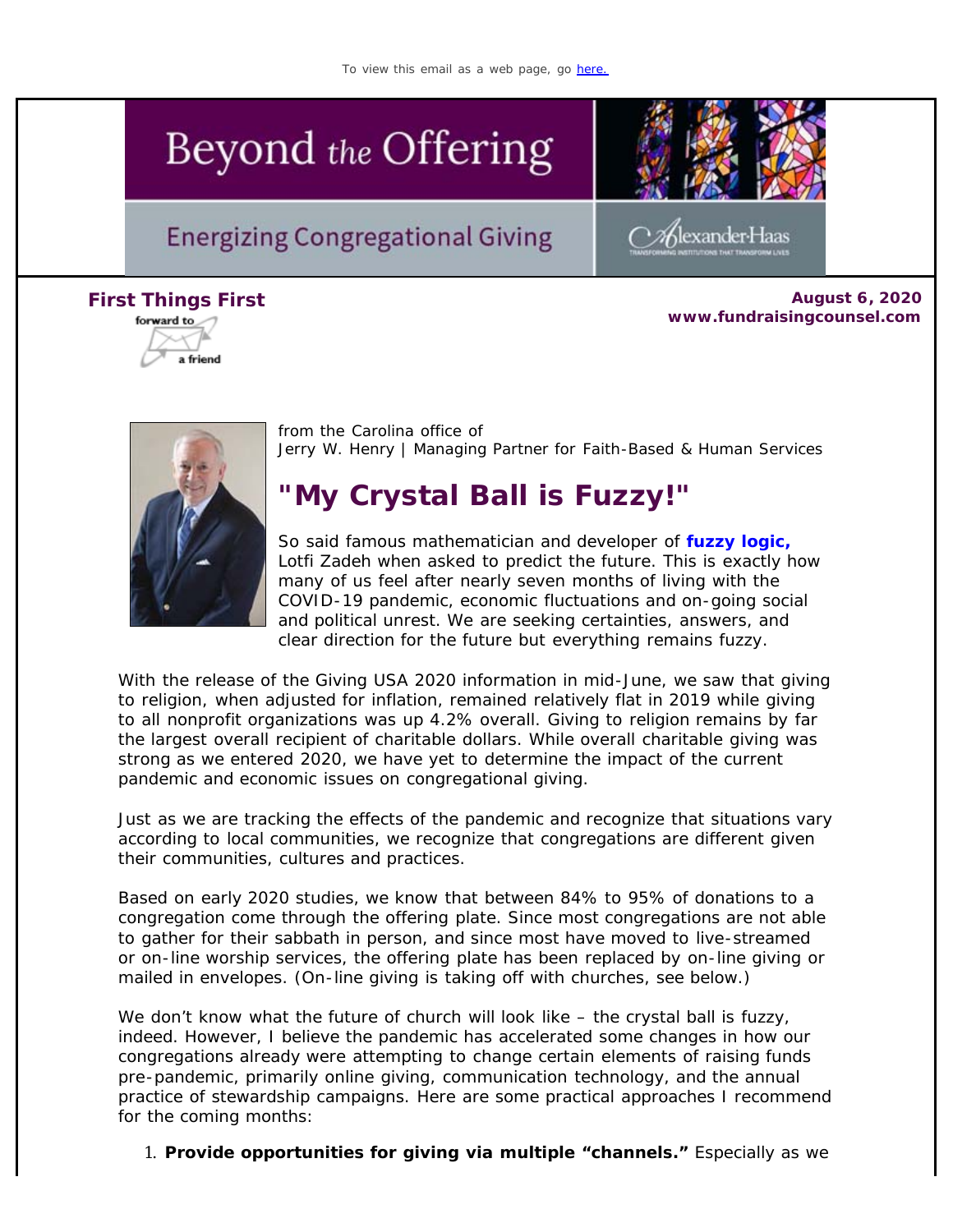approach the fourth quarter when historically attendance rises, and assuming even if some members are able to gather in person most medical experts are advising against passing the plate, congregations must make giving simple, direct and immediate. By now, most congregations have established some form of online giving. Take this one step farther by encouraging your constituents to set up monthly giving.

- 2. **Focus on talking about specific needs.** Your congregation is still engaged in life-changing work that is likely more important now than ever. Be clear in stating weekly or monthly needs to help your members see the impact of their giving. Anecdotally, I've heard that churches which have that established specific COVID-19 relief opportunities focused immediate needs – housing, food, medical - are receiving increased financial support.
- 3. **Emphasize a different type of year-round strategy for giving.** The abbreviated stewardship season, focused annual giving campaign or ingathering Sundays which we used in the past are changing. Your stewardship team should meet now and develop new approaches for communicating your financial needs in support of your mission throughout the year. Instead of focusing annual stewardship on one week or one month, giving opportunities and messaging should be spread throughout the year.

I am joining others who believe that we will always need to address *dual congregations* – a group of members who participate on-line or *virtually,* and another group who will gather in some form or another for more traditional faith community experiences. We must do all we can now to think strategically about new approaches to the changing concept of stewardship, create a plan for maximizing gifts during the fourth quarter of the current calendar year, and be willing to pivot as congregation leaders as things change.

Remember, *The magic is inside you. There ain't no crystal ball!* – Dolly Parton



**Giving to religion in 2019**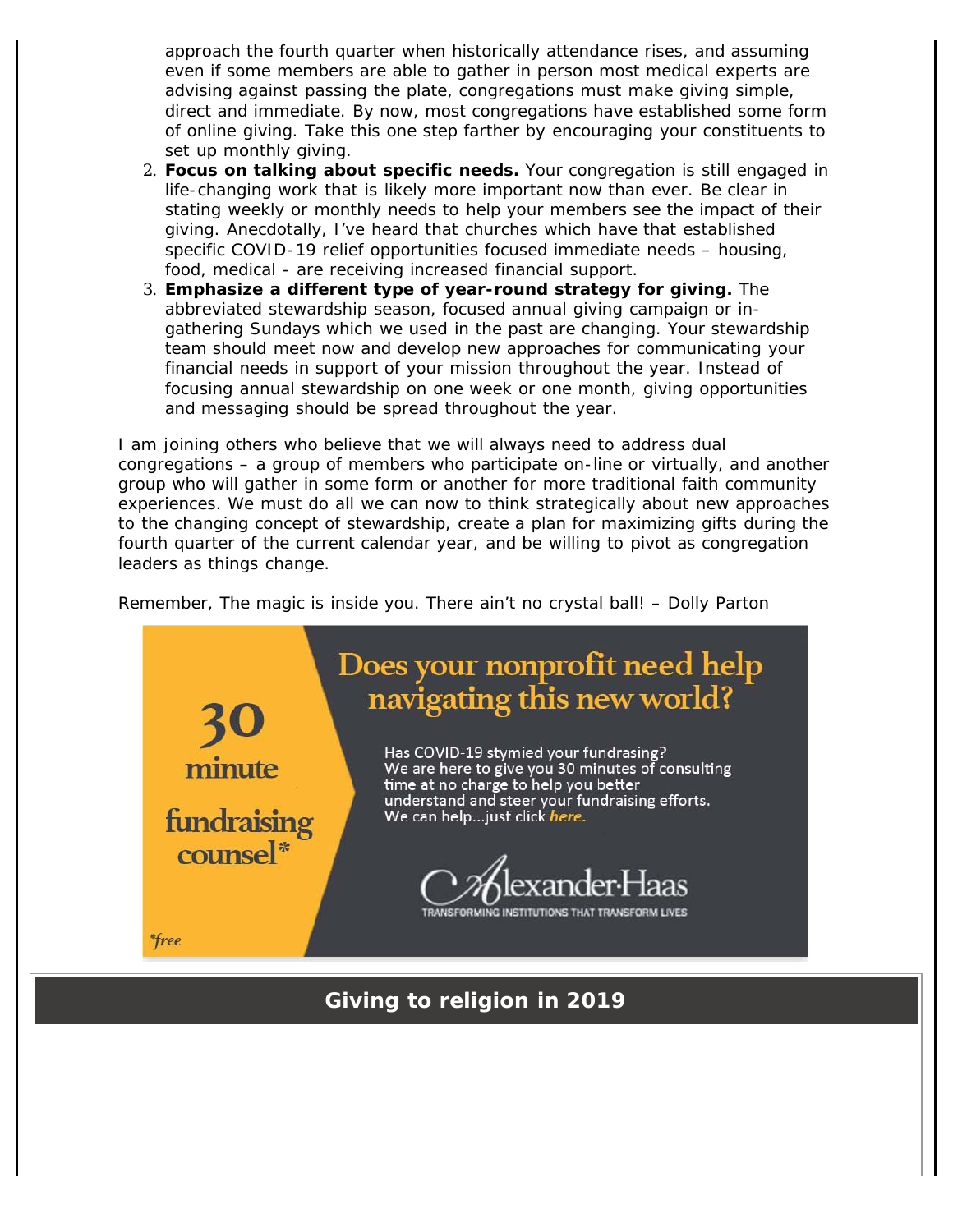

- Giving to religious organizations increased 2.3% in current dollars from 2018, totaling \$128.17 billion in 2019. Adjusted for inflation, giving to religion was flat, with growth of 0.5%. It comprised 29% of all donations received by charities.
- In 2019, contributions to religion totaled the fourth highest inflation-adjusted amount recorded to date.
- According to Blackbaud Institute's Charitable Giving Report, online giving to its sample of faith-based organizations increased 8.0% between 2018 and 2019. Online giving comprised 10.0% of total giving for these organizations.
- In current dollars, giving to religion was flat at 0.2% between 2017 and 2018. Cumulatively, currentdollar giving to religion increased 2.5% between 2017 and 2019.
- Adjusted for inflation, giving to religion decreased 2.2% between 2017 and 2018, and increased 0.5% between 2018 and 2019. Cumulatively, giving to religion decreased 1.7% in inflation-adjusted dollars between 2017 and 2019.
- In the last three five-year periods, giving to religion realized the slowest rate of growth during.

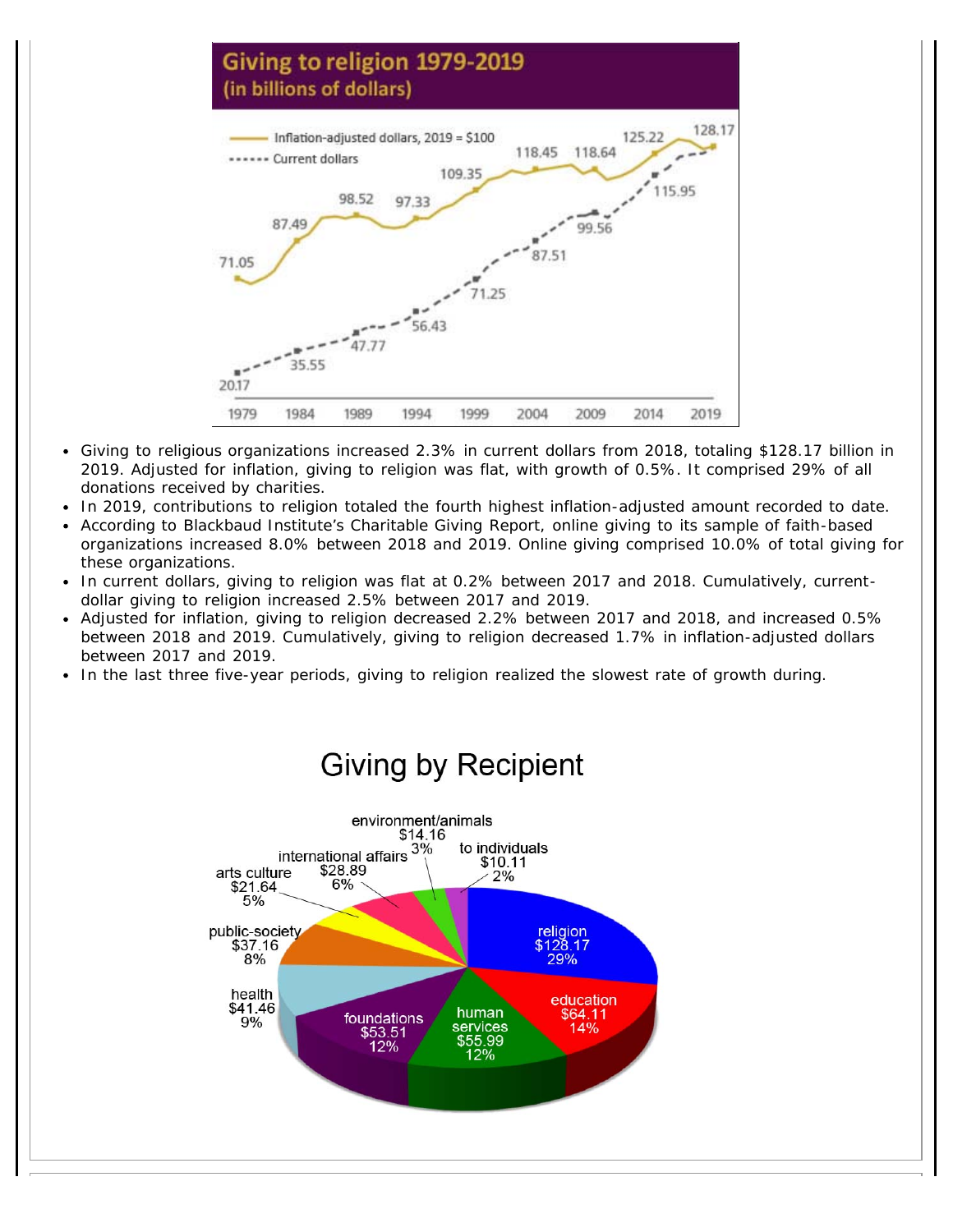### **Tithing & Giving Updates**

#### **Giving to Faith-Based Organizations Likely to Hold Steady or Increase**

Eighty-five percent of people who gave at least \$1,000 in 2018 or 2019 to a faith-based nonprofit say they expect to give the same amount or more this year as they did last year, according to a new survey.

#### **Key Highlights**

- 60% said they expect to give the same amount this year as in 2019.
- 25% said their giving will increase.
- 15% said their giving will decrease.
- 8% said they plan to shift their giving to other causes or nonprofits because of the Covid-19 pandemic.
- About half of donors said they made special contributions in March through June 2020 in response to the pandemic.
- 71% of those donors said they consider that money "over-and-above their regular giving."

The report concludes: "Overall giving to faith-based nonprofits is likely to hold steady or even increase through the remainder of 2020."

#### **On-line Tithing Grows in Popularity How Is Yours?**

When churches started moving services to online only, churches started having success with online giving. While online giving becomes normal for many members, church officials anticipate that the trend will continue into the future.

"Now that we have been meeting in person again, people are still giving online mostly," said Reese Gill, pastor at **Mumford Baptist Church** (AL). "If online giving has been this successful in rural Alabama among many church members who are not the most tech-savvy people, I believe it is reasonable to expect the majority of churches to see their giving shift heavily to online."

Sam Rainer, pastor of **West Bradenton Baptist** (FL), said the church's leadership team asked members to switch to online giving. The two-campus church, with a pre-pandemic attendance of about 700 people, has seen online giving increase from 20 percent to 50 percent since the emphasis. Rainer said in addition to the giving portal on the church's website, the church will also be adding a text-to-give option in the next month. *Baptist Standard, 8-3*

#### **CARES Act Funds to Faith-Based Organizations**

Religious organizations received as much as \$10 billion in the first round of COVID-19 aid. An analysis by *Ministry Watch,* an organization that provides guidance on charitable giving, reported this month that churches and other religious non-profits as a whole received between \$6 and \$10 billion from the Paycheck Protection Program, which provided forgivable loans under the CARES Act in March. The report identified more than 400 evangelical ministries and churches that each received at least \$1 million in COVID-19 aid, with seven institutions receiving PPP loans of \$5-10 million. *NPR, 8-3*

#### **Majority of Donors Are Optimistic**

A nationwide survey of the giving intentions of donors across 44 states finds overall, U.S. donors appear to be optimistic about the economic recovery in the coming months, and more than a third surveyed reported their financial situation was better than last year.

#### **Key Findings**

Nearly two-thirds expect the economy will rebound by the end of 2020 or by the middle of 2021 at